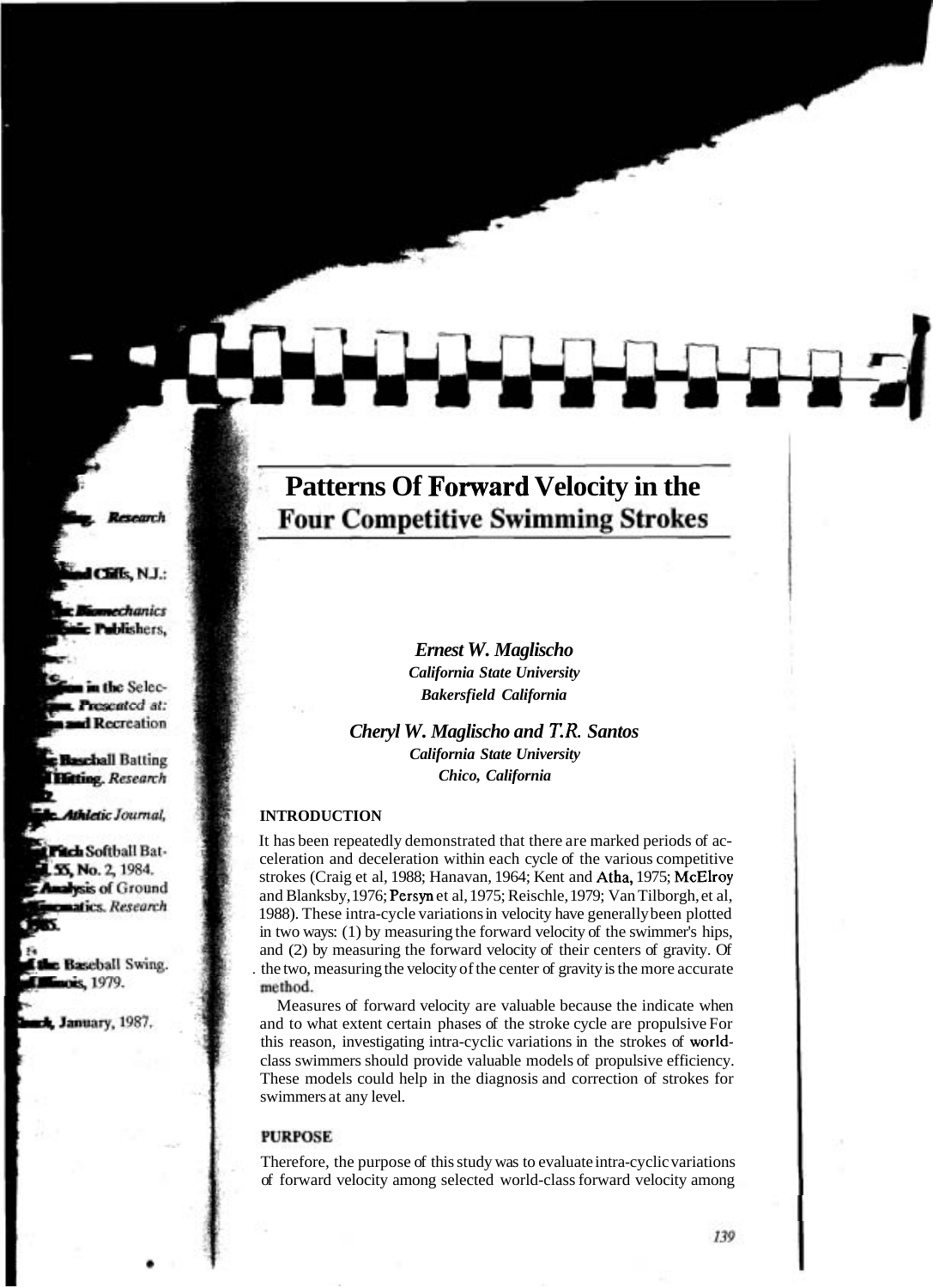selected world-class swimmers in the four competitive strokes. Forward movements of the swimmers' centers of gravity were used to measure forward velocity.

### **METHODS**

The subjects were 18 males and female members of the 1984 United States OlympicSwimming Team. They ranged in age from 17 to 24years. All testing took place at the Mission Viejo Swimming Center on June 12, 1984, two weeks prior to the 1984 Olympic Games. The project was supported by funds from United States Swimming and approved by the U.S. Olympic Coaching Staff.\* The forward velocity of the swimmers' centers of gravity were plotted while swimming each of the four competitive strokes.

A Redlake Locam 16mm, DC motor drive movie camera was placed in a plastic underwater housing and secured by weights to the bottom of the pool 12 feet below the surface. In this way, the swimmers could be filmed from underneath as they passed through the field of view. The camera was interfaced to a switch box so it could be started **and** stopped from the pool deck. The camera was levelled and positioned so that it faced directly upward. The film speed was 64 frames per second.

Each of the subjects swam one length of the pool at their Olympic qualifying speed, passing over the camera in the process. A stopwatch was used to insure the proper speed and the trial was repeated if not completed properly. Each swimmer performed at least three trials using his/her Olympic qualifying stroke or strokes.

Foreach competitive stroke, the trials for 10 swimmers were selected for analysis, a total of 40 trials in all This large number of trials was possible because those swimmers who qualified in the individual medleys tested in all four competitive strokes and because some swimmers qualified in more than one stroke. the trials selected were those that were completed at the proper speeds and where the swimmers' entire bodies were visible during one complete stroke cycle.

An Eiki Motion Analyzer was used to project the selected trials on a smooth white paper fastened to a wall A vertically suspended Numonics digitizer interfaced to the California State University, Chico computer was used to collect data. Every second frame was digitized. The position of 20 segmental endpoints and a reference point were determined in each digitized frame according to the method described by Dempster (1955).

The digitized data were analyzed by the computer program JFILMB which was developed at Indiana University. This program calculated the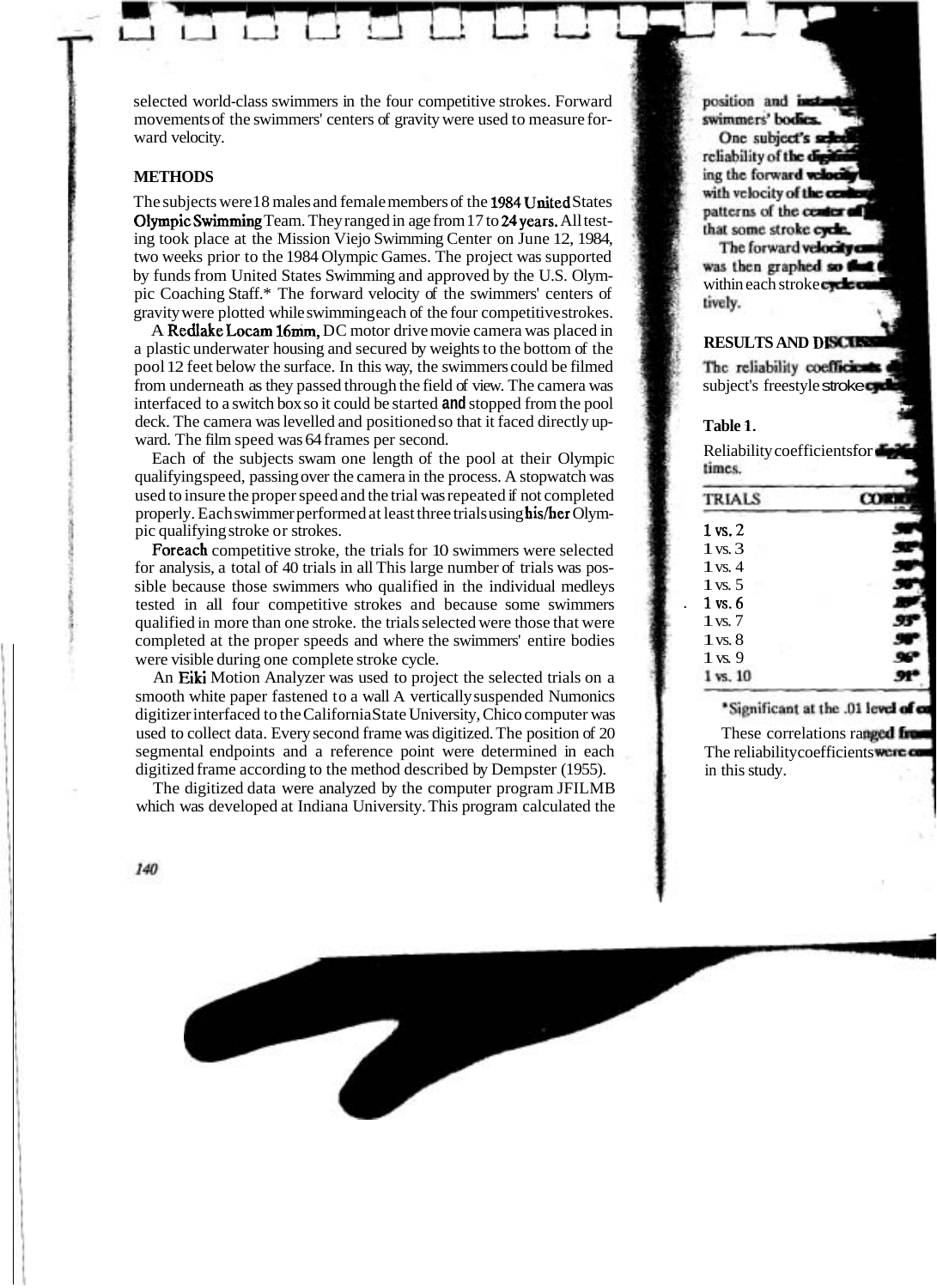position and instantaneous velocity of the center of gravity of the swimmers' bodies.

One subject's selected trial was digitized 10 times to determine the reliability of the digitizing process. Reliability was established by correlating the forward velocity of the center of gravity on the first digitized trial with velocity of the center of gravity on the first digitized trial with velocity patterns of the center of gravity for the additional nine digitized trials of that some stroke cycle.

The forwardvelocity curve of the center of gravity for each selected trial was then graphed so that the pattern of acceleration and deceleration within each stroke cycle could be inspected visually and analyzed quantitatively.

#### $\cdot$  RESULTS AND DISCUSSION

The reliability coefficients determined for digitizing ten trials of one subject's freestyle stroke cycle are presented in Table 1.

Table 1.

| <b>TRIALS</b>      | <b>CORRELATION</b> |  |
|--------------------|--------------------|--|
| $1$ vs. $2$        | $.90*$             |  |
| $1$ vs. $3$        | $.92*$             |  |
| $1$ vs. $4$        | $.90*$             |  |
| $1 \text{ vs. } 5$ | $.90*$             |  |
| 1 vs. 6            | $.89*$             |  |
| $1 \text{ vs. } 7$ | $.93*$             |  |
| $1 \text{ vs. } 8$ | $.90*$             |  |
| $1$ vs. $9$        | $.96*$             |  |
| $1$ vs. $10$       | $.91*$             |  |

Reliability coefficients for digitizing one trial of the front crawl stroke ten <sup>1</sup> times.

\*Significant at the .Ol level of confidence.

These correlations ranged from .89 to .% with the average being .91. The reliability coefficients were considered acceptable by the investigators in this study.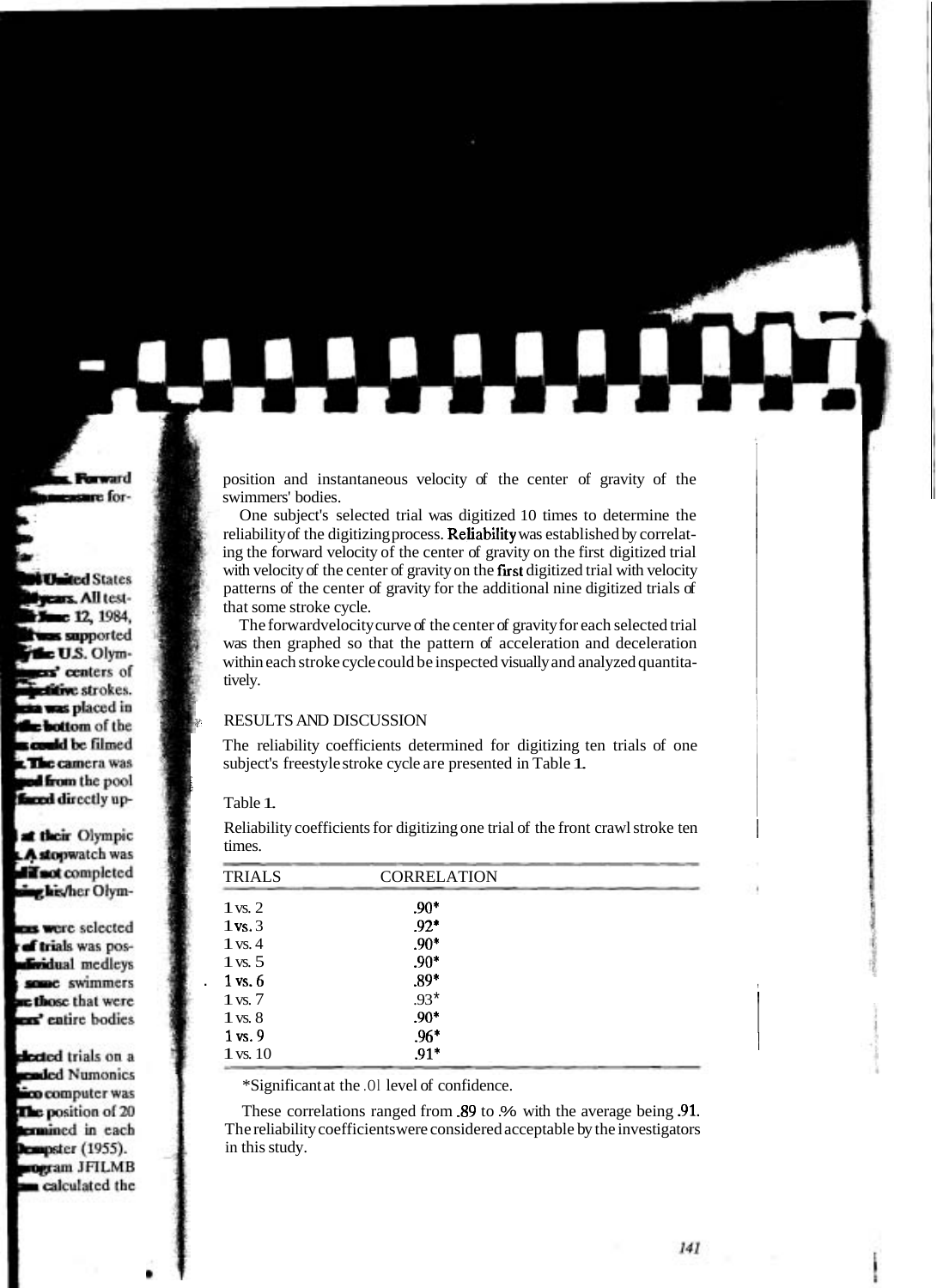#### *Patterns of Forward Velocity in the Front Crawl Stroke.*

The graph in Figure 1 shows a typical pattern of forearm velocity during one stroke cycle in the front crawl stroke. The cycle began with the front crawl stroke. The cycle began with the entry of the right arm and included its underwater armstroke. This was followed by the left armstroke. The cycle was completed with the next entry of the right arm. The points of entry and exit of the right and left arms were indicated by the figures of swimmers at the top of the graph. Each armstroke was divided into three phases, a downsweep, insweep, and upsweep. These phases were designated at the top of the graph and illustrations by the figures of swimmers.



Figure 1: Forward velocity pattern for front crawl stroke

The downsweep began at entry and continued until the insweep commended, (a point commonly called the "catch). The insweep began at the catch and continued until the swimmer's arm was flexed approximately 90 degrees underneath his/her body. The upsweep began at completion of the insweep and continued until the propulsive phase of the underwater armstroke was completed, just prior to the swimmer's hand leaving the water. Pressure on the water was then released and the swimmer's hand left the water and completed its recovery over the water.

The armstroke was divided into the following four underwater phases; first downsweep, first upsweep, second downsweep, and second upsweep. The first downsweep took place after the entry and continued until the catch was made. The first upsweep began at the catch and continued until the swimmer's arm was flexed approximately 90 degrees. The second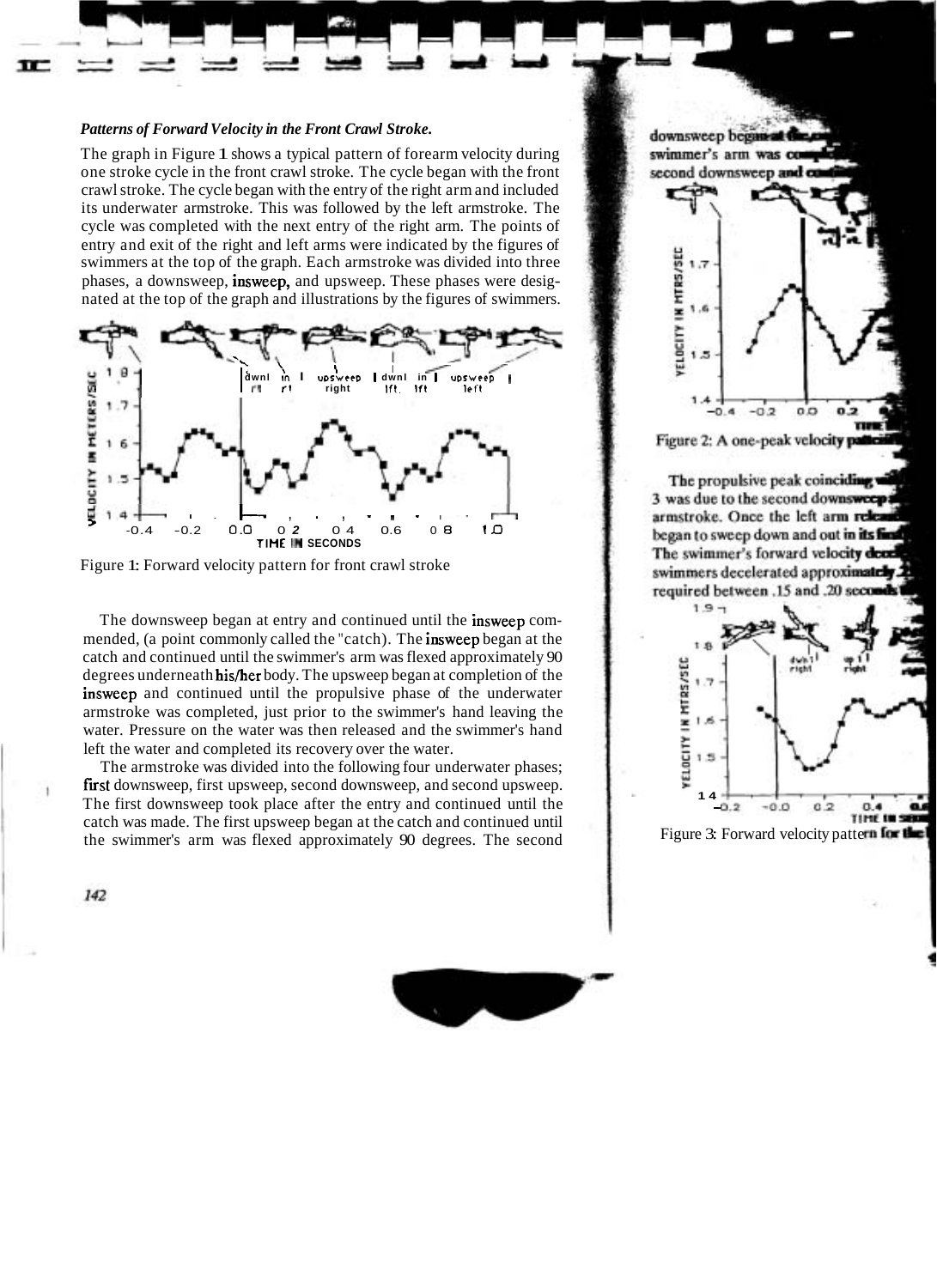downsweep began at the end of the first upsweep and continued until the swimmer's arm was completely extended and below his/her thigh. The second downsweep and continued until the swimmer's arm left the water.



Figure 2: A one-peak velocity pattern for the front crawl stroke

The propulsive peak coinciding with the entry of the right arm in Figure 3 was due to the second downsweep and/or the second upsweep of the lift armstroke. Once the left arm released pressure on the water, the right began to sweep down and out in its first downsweep (point  $\theta$  on the graph). The swimmer's forward velocity decelerated during this movement. most <sup>I</sup> swimmers decelerated approximately .2 meters/second and the movement required between .15 and .20 seconds to complete.



Figure 3: Forward velocity pattern for the back crawl stroke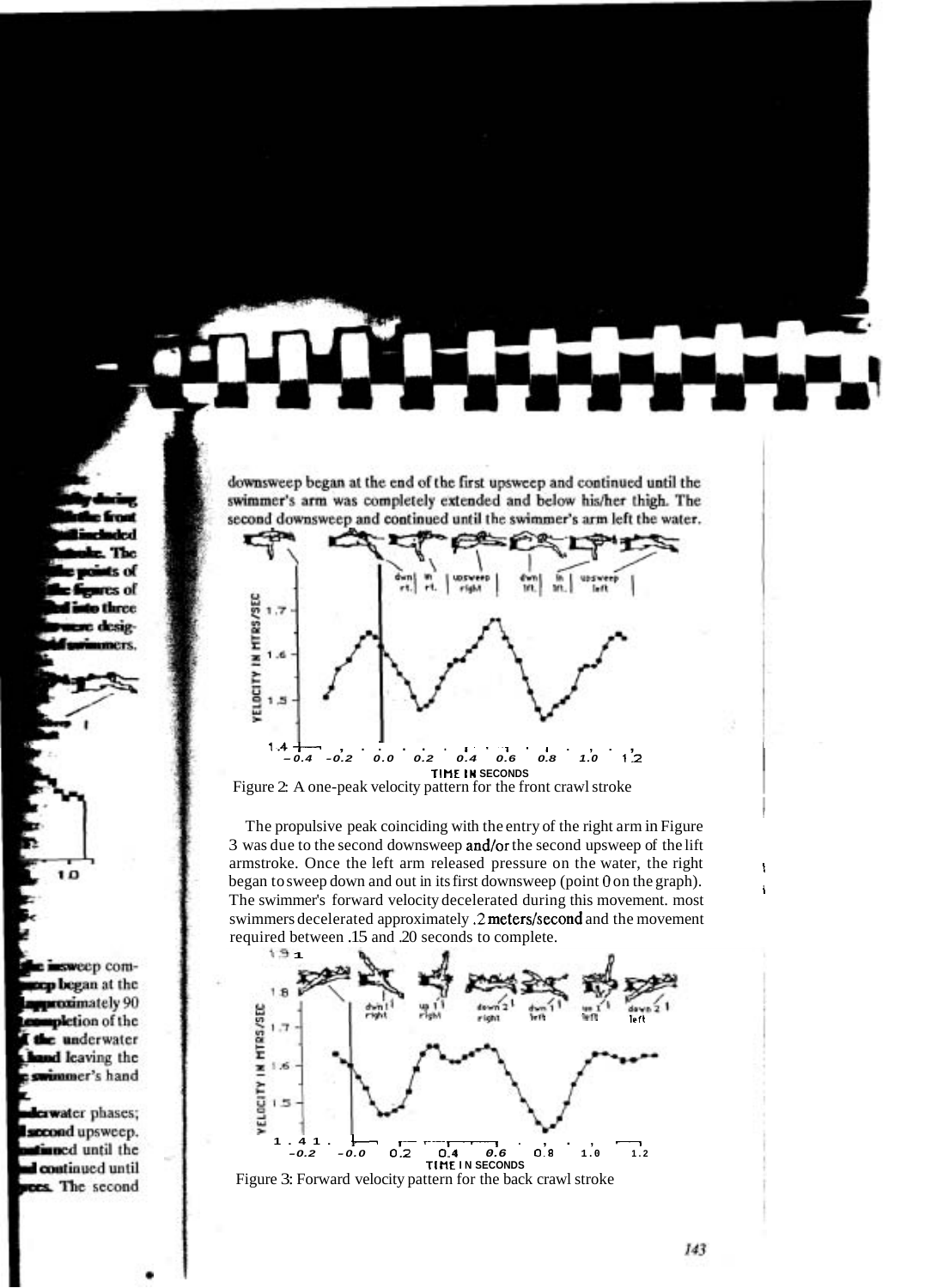The first propulsive phase of the **armstroke** was the first upsweep. It was very propulsive with many swimmers reaching their peak forward velocity during its execution. Others increased their forward velocity markedly during this phase and increased it only slightly more during the second downsweep. The first upsweep generally required .10 to **.20** seconds to complete. The range of increase in forward velocity was .10 to **.25**  meters/second.

There was usually a slight decelerated during the transition from first upsweep to second downsweep. Followed by an acceleration in forward velocity throughout the latter sweep. The effect of this second downsweep on propulsion varied considerably among the subjects in this study. Most increased forward velocity between .05 and .10 meters/second after the transition. Only a few were able to surpass the forward velocity attained during the previous upsweep. Most approached or equalled it, however. The second downsweep was usually completed in .10 to .20 seconds.

The right arm released propulsive pressure on the water at completion of the second downsweep. After that it was brought to the surface in the second upsweep and then out of the water and into recovery.

The left arm of the swimmer entered the water just as the right was completing its second downsweep. Once again, there was a deceleration in forward velocity during the first downsweep of the left arm. This was followed by accelerations in forward velocity during the first upsweep and second downsweep. **As** was the case in the front crawl, forward velocity was greater during the right armstroke than during its counterpart.

For most of the back crawl swimmers, propulsive force ended with completion of the second downsweep. During the second upsweep. They released pressure on the water and swept their hands to the surface and out of the water into the recovery. A surprising finding was that some swimmers continued to propel their bodies forward during the second upsweep. The graph in Figure 4 shows the velocity pattern of a swimmer who is accelerating his body forward during the second upsweep of each armstroke. Heretofore, this motion was considered non-propulsive and part of the arm recovery. These data indicate that the second upsweep can be used for propulsion. Swimmers who use it for this purpose completed the second upsweep in .10 to .20 seconds and increased their forward velocity approximately .10 meters/second.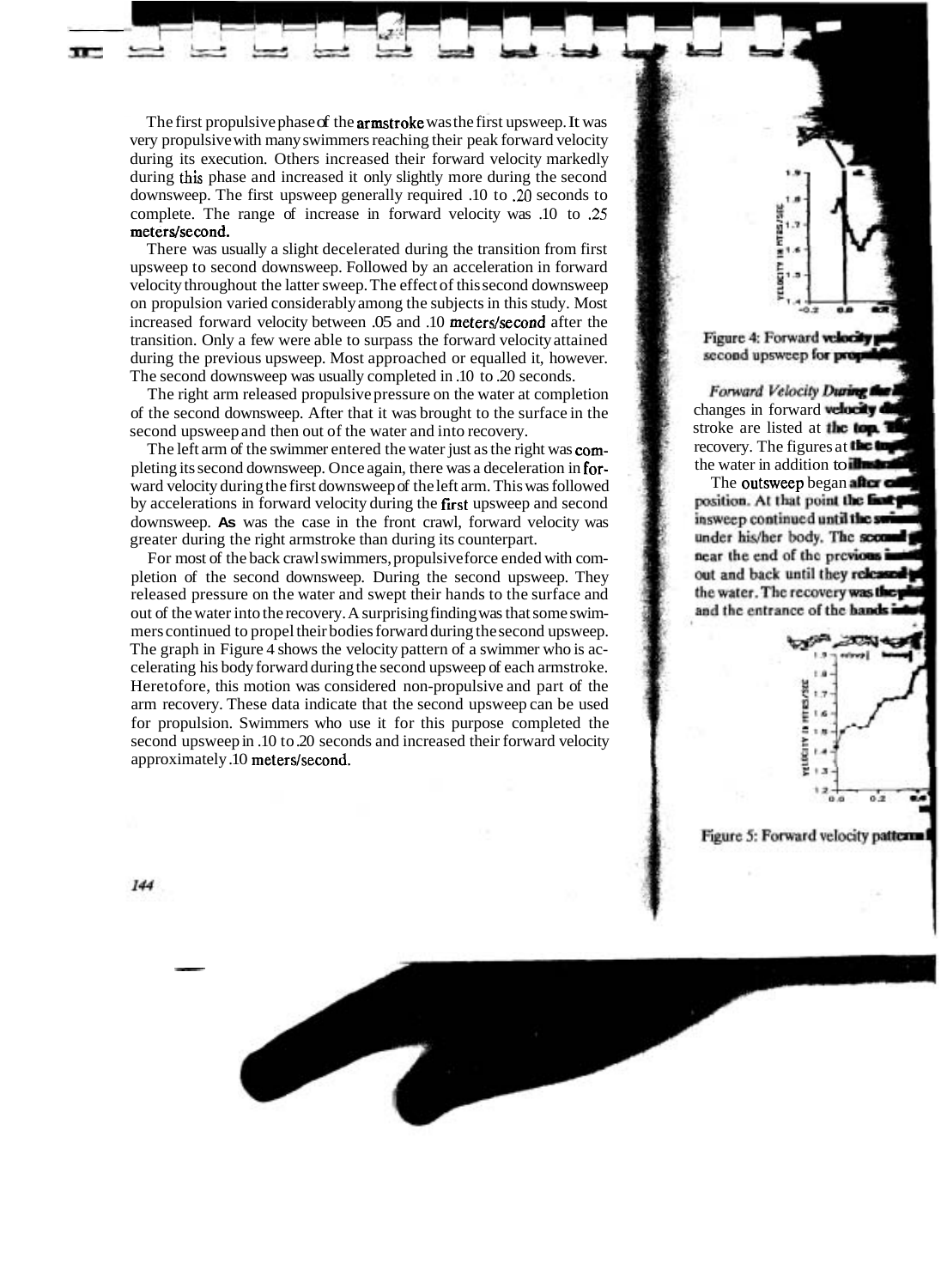

Figure 4: Forward velocity pattern for the back crawl stroke using the second upsweep for propulsion

*Forward Velocity During the Butterfly.* The graph in Figure 5 illustrates changes in forward velocity during one stroke cycle. The phases of the stroke are listed at the top. They are the outsweep, upsweep, and the recovery. The figures at the top show when the swimmer's hands entered the water in addition to illustrating the stroke phase being completed.

The outsweep began after entry with the arms sliding out to the catch position. At that point the first propulsive phase,the insweep, began. The insweep continued until the swimmer's arms were flexed nearly 90 degrees under his/her body. The second propulsive phase, the upsweep, started near the end of the previous insweep. The swimmer's arms travelled up, out and back until they released propulsive pressure near the surface of the water. The recovery was the phasebetween completion of the upsweep and the entrance of the hands into the water for the next stroke cycle.



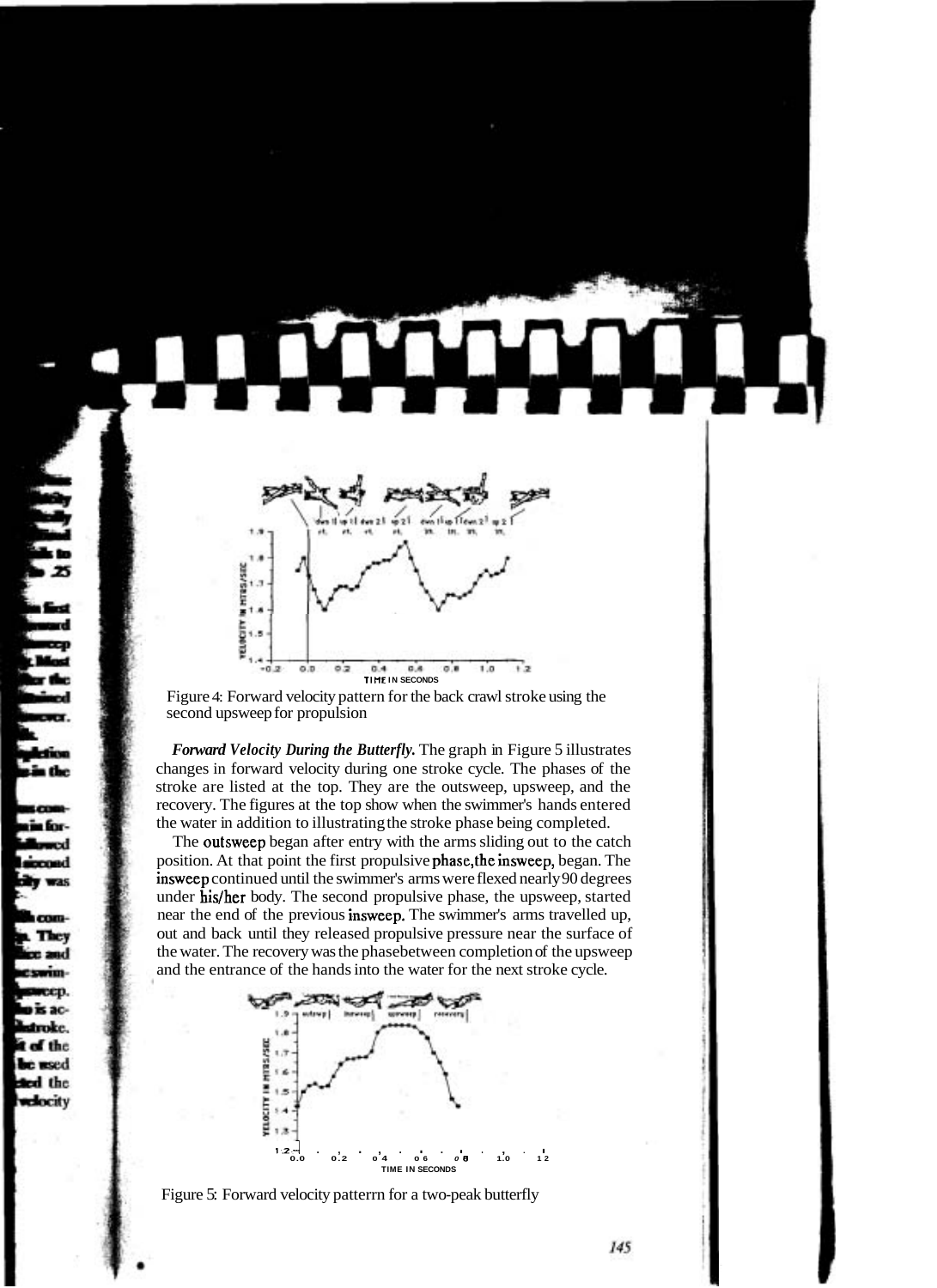Looking at Figure 5, the acceleration in forward velocity that occurred during the outsweep of the arms was probably due to the downbeat of the swimmer's first kick. The outsweep generally required about **.10** sewnds to complete and the swimmer's forward speed accelerated approximately<br>10 to 15 meters/second.



Figure 6: A one-peak velocity pattern for the butterfly

There was usually a slight decelerated in forward velocity after the downbeat of the kick hand been completed and before the insweep began. For most swimmers, the insweep that followed was a very propulsive phase of the armstroke. Most accelerated forward *.20* to **.30** meters/second in the **.20** sewnds required to complete this stroke phase. Additionally, they maintained or increased their forward velocity during the following upsweep. It required approximately. 20 seconds to complete this upsweep.

Propulsive pressure was released just before the swimmers' hand left the water. This was followed by a recovery of the arms over the water. The arm recovery required between **.20** and **.30** seconds and forward velocity decreased by **.30** to **.40 meters/second.** 

The major variation in patterns of forward velocity seen among worldclass butterfly swimmers involved the relationship between the insweep and upsweep. Some swimmers had two-peak patterns like the one shown in Figure 5. Others exhibited a one-peak pattern like that illustrated in Figure 6. One-peak butterfly swimmers achieved their peak forward velocity during the insweep and then maintained it during the upsweep. They tended to use a minimal **insweep** and a lengthened upsweep.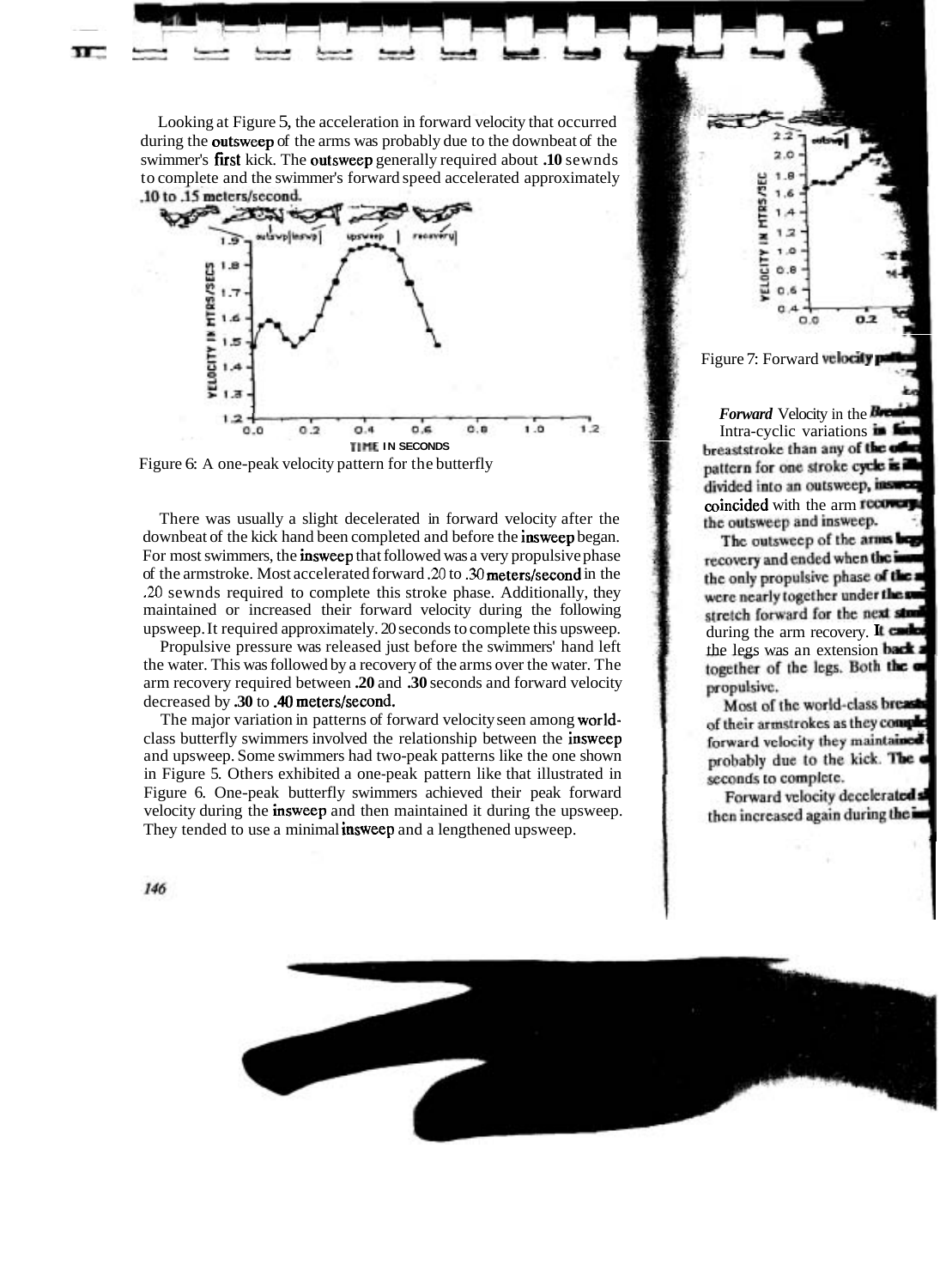

Figure 7: Forward velocity pattern for the breaststroke

#### *Forward Velocity in the Breaststroke.*

Intra-cyclic variations in forward velocity were greater during the breaststroke than any of the other competitive strokes. A typical velocity pattern for one stroke cycle is illustrated in Figure 7. The armstroke was divided into an outsweep, insweep and recovery. The recovery of the legs coincided with the arm recovery. The propulsive phase of the kick were the outsweep and insweep.

The outsweep of the arms began as they stretched forward during the recovery and ended when the insweep began at the catch. The insweep was the only propulsive phase of the armstroke and continued until the hands were nearly together under the swimmer's body. The arm recovery was the stretch forward for the next stroke. The recovery of the legs took place during the arm recovery. It ended with the legs flexed. The outsweep of the legs was an extension back and out. The insweep was a squeezing together of the legs. Both the outsweep and insweep of the legs were propulsive.

Most of the world-class breaststrokers we studied began the outsweep of their armstrokes as they completed the insweep of their kicks. Thus, the forward velocity they maintained during the outsweep of their arms was probably due to the kick. The outsweep generally required .10 to .20 seconds to complete.

Forward velocity decelerated slightly once the kick was completed and then increased again during the insweep of the armstroke. Most of the sub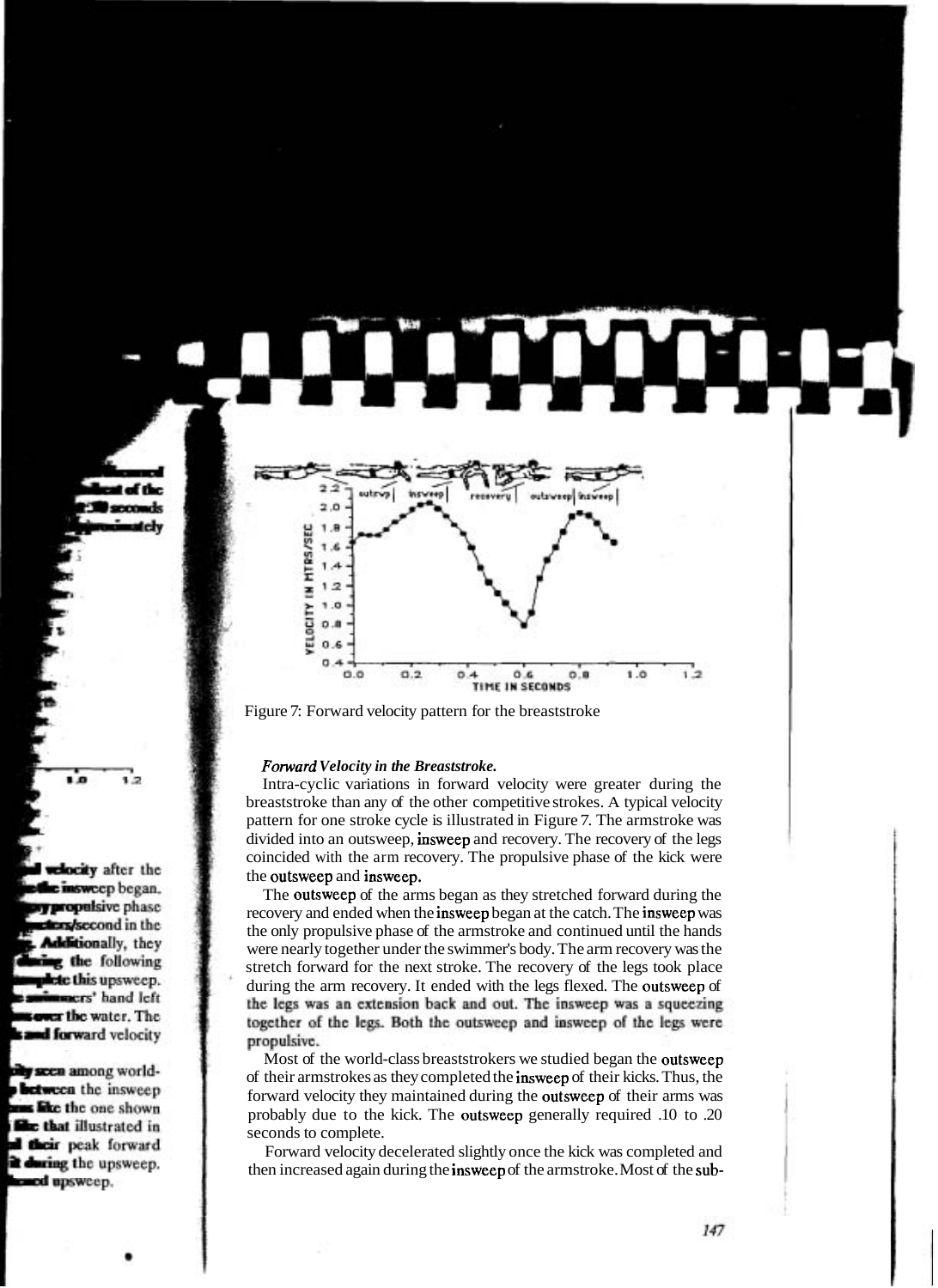jects completed the insweep in .20 seconds and increased their forward velocity **.l5** to **.30** meterslsecond.

Forward velocity decelerated markedly during the arm and leg recoveries Although this deceleration was unavoidable, it was observed that world-class breaststrokes spent less time in the recovery phase and decelerated less during that phase then breaststrokes of lower achievement. Most of the breaststrokers were studied decelerated **approximately** meterslsecond during the recovery phase of the stroke cycle and that phase often required **.4** to **.5** seconds for them to complete.  $1.0$  meters/second during this phase and the recovery required approximately .30 seconds. Based upon the author's observations of lessskilled breaststrokers, it was not uncommon for then to decelerate 1.5

Forward velocity accelerated sharply during the **outsweep** of the kick regaining, or nearly so, the velocity that was lost during the recovery phase. The outsweep generally lasted .10 to .15 a second. Some swimmers maintained their forward velocity during the insweep of the kick. Others decelerated .10 to .30 meters/second during this phase. The insweep of the referated .10 to .30 **meters/second during** this phase. I he insweep of the<br>k generally lasted .10 to .20 seconds.<br>Those swimmers who lost speed during the insweep of the kick seemed<br>does because that Berlin Belle Club be kick generally lasted .10 to .20 seconds.

to do so because they plantar flexed their ankles. On the other hands, swimmers who maintained propulsion during this phase had their ankles dorsi flexed and their feet inverted so that their soles faces inward.

## $CONCLUSION$

Hopefully, these descriptions of the patterns of forwardvelocity in the four competitive strokes may aid swimmers, coaches and researchers in understanding how and where swimmers apply propulsive force during each stroke cycle.